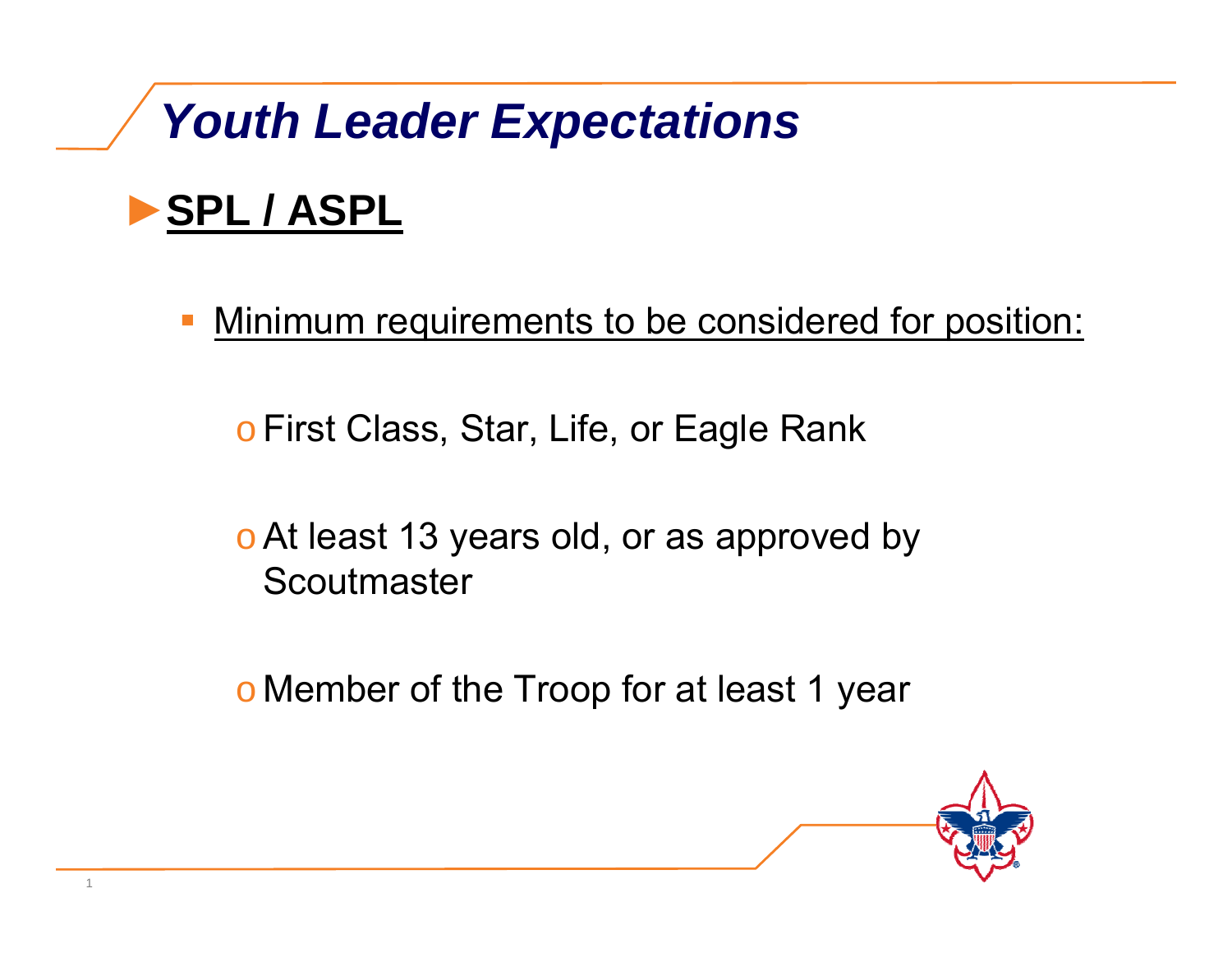### ►**SPL / ASPL**

- $\mathcal{L}(\mathcal{L})$  and  $\mathcal{L}(\mathcal{L})$  and  $\mathcal{L}(\mathcal{L})$  Expectations while holding the Position:
	- $\,\circ$  ILST Training is mandatory
	- o National Youth Leadership Training (NYLT) is highly recommended
	- o Attend 90% of Troop events including meetings & campouts
	- o Attend all Patrol Leadership Council (PLC) meetings

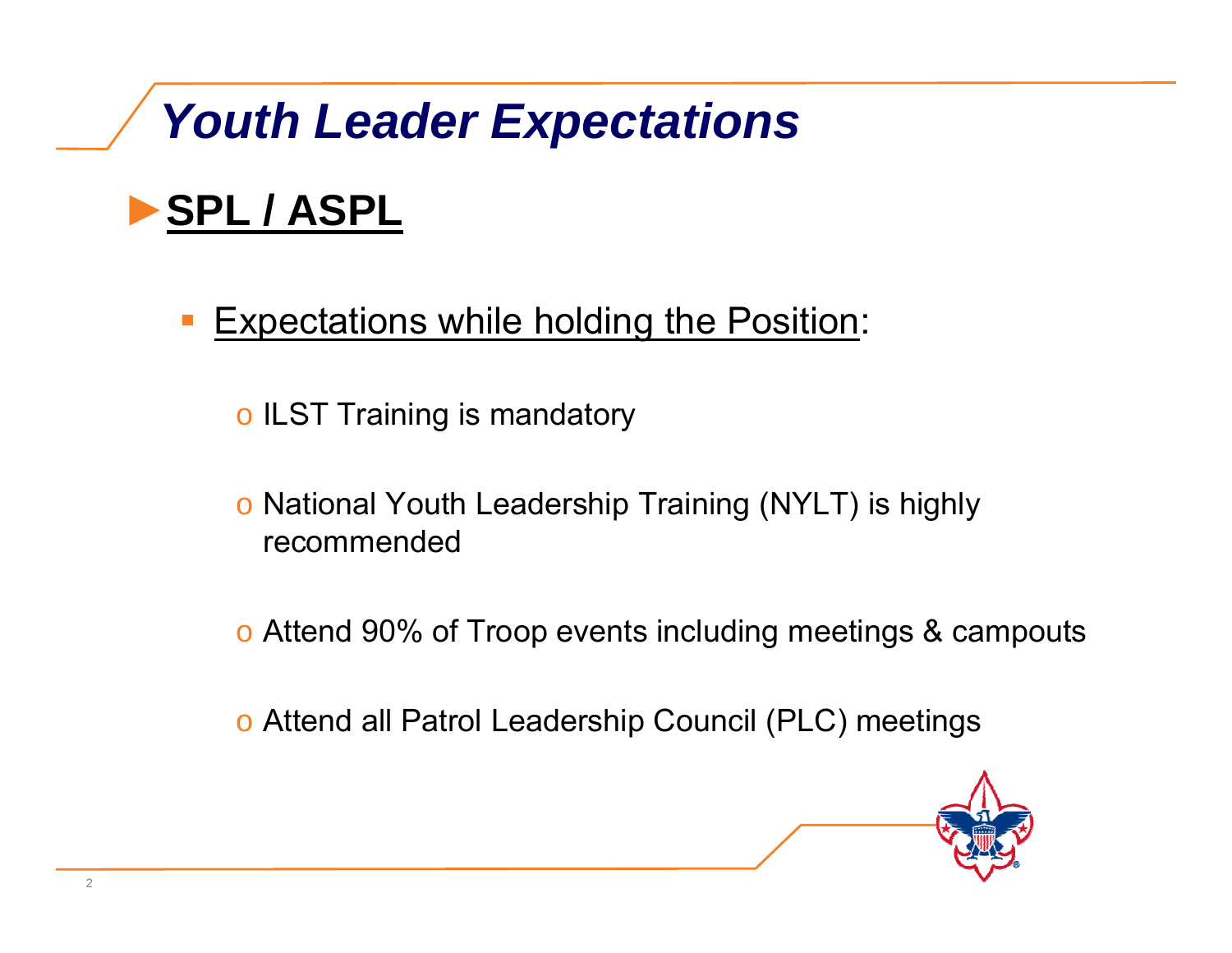### ►**Patrol Leader**

 $\mathcal{L}(\mathcal{L})$  and  $\mathcal{L}(\mathcal{L})$  and  $\mathcal{L}(\mathcal{L})$ Minimum requirements to be considered for position:

o 12 Years old, or with approval of the Scoutmaster

o Second Class rank or higher

o Member of the Troop for at least 6 months

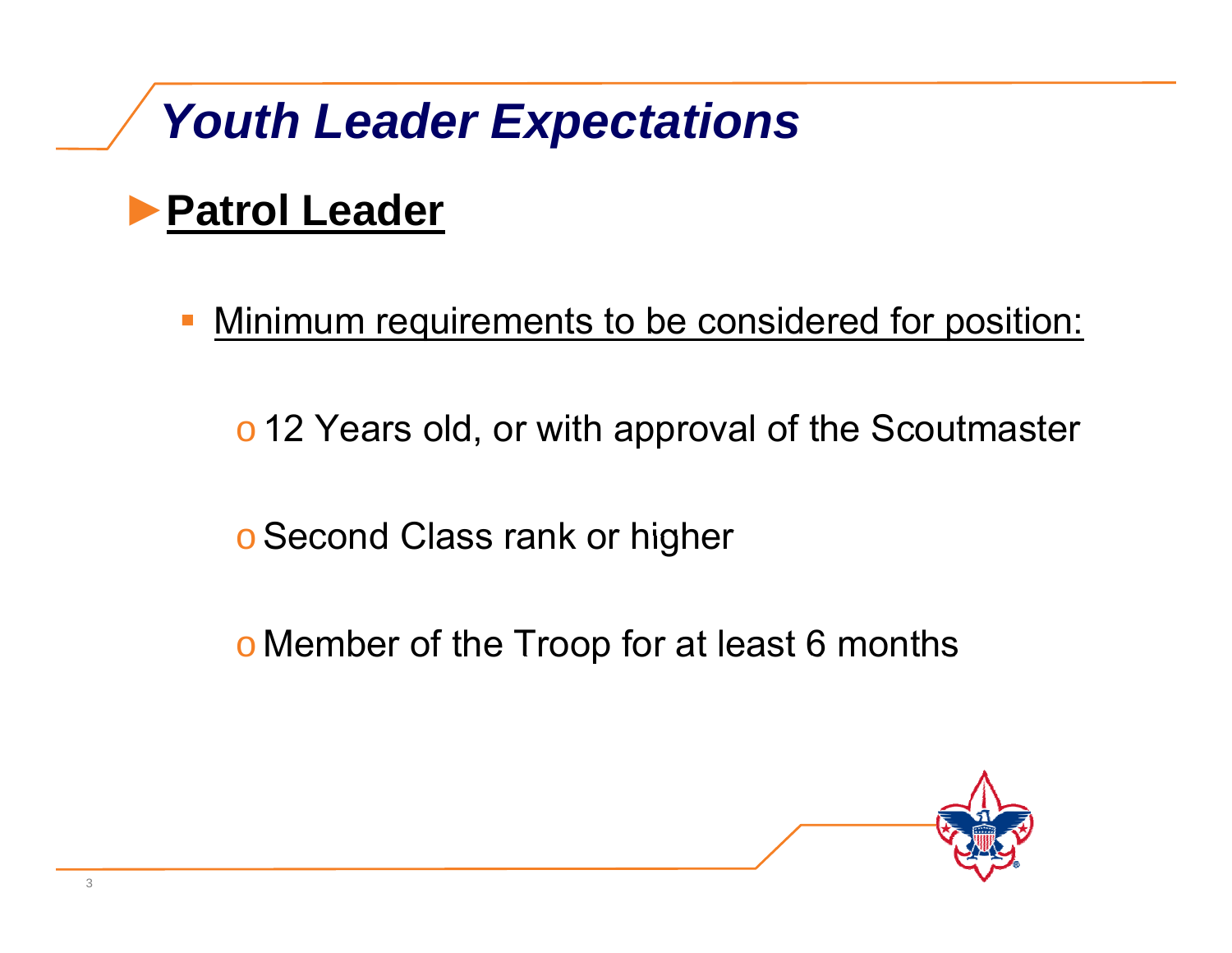### ►**Patrol Leader**

 $\mathcal{L}(\mathcal{L})$  and  $\mathcal{L}(\mathcal{L})$  and  $\mathcal{L}(\mathcal{L})$ Expectations while holding position:

 $\circ$  Attend a minimum of 75% of weekly troop meetings (3 out of 4 every month)

 $\circ$  ILST Training is mandatory

o Attend a minimum of 75% of the monthly campouts (3 out of every 4)

o Attend all Patrol Leadership Council (PLC) meetings.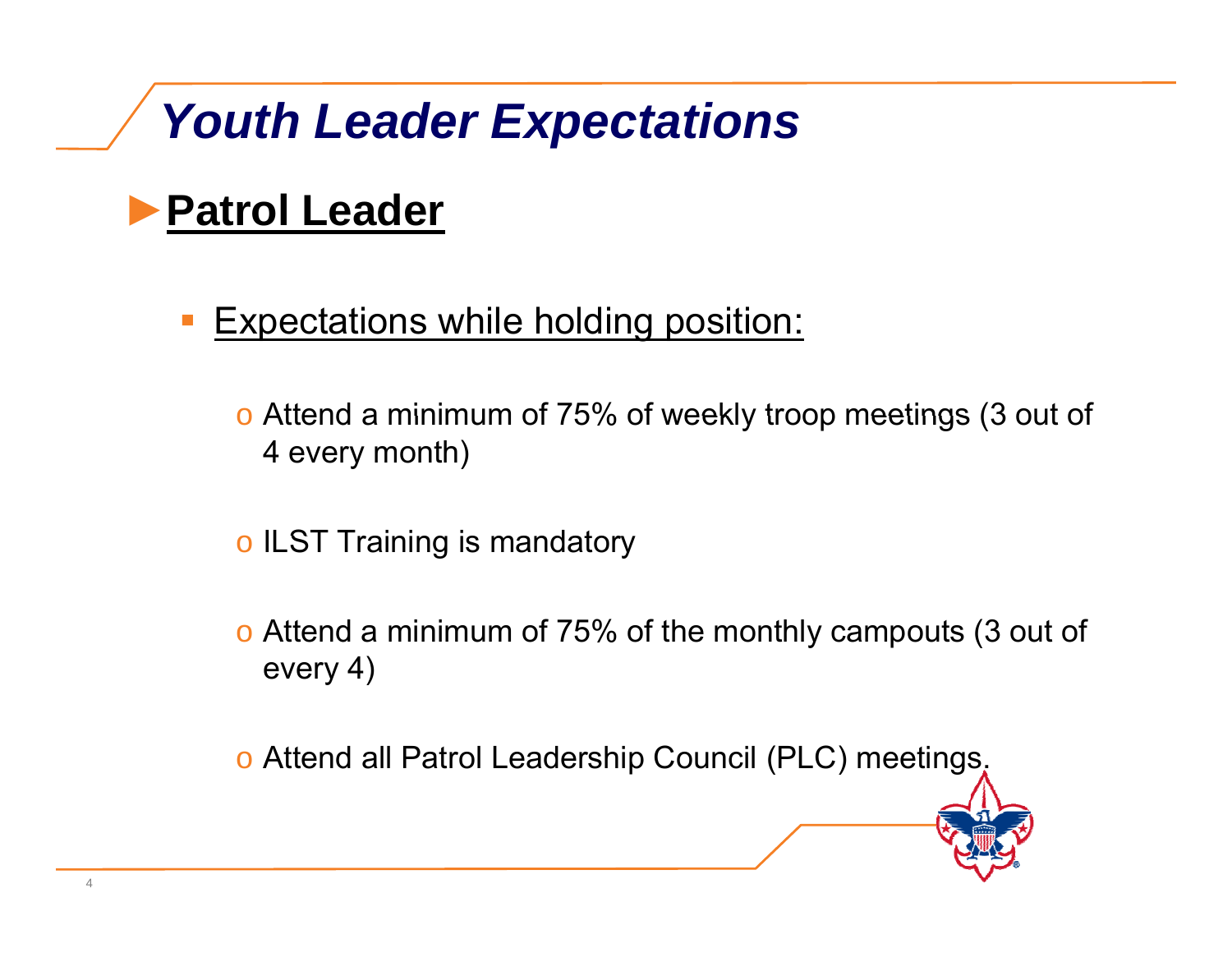### ►**Assistant Patrol Leader**

 $\mathcal{L}(\mathcal{L})$  and  $\mathcal{L}(\mathcal{L})$  and  $\mathcal{L}(\mathcal{L})$ Minimum requirements to be considered for position\*:

<u>o</u> At least 11 years old

<sup>o</sup>Tenderfoot rank or higher

o Member of the Troop for at least 6 months

\* APL may be selected by PL rather than by election of patrol members.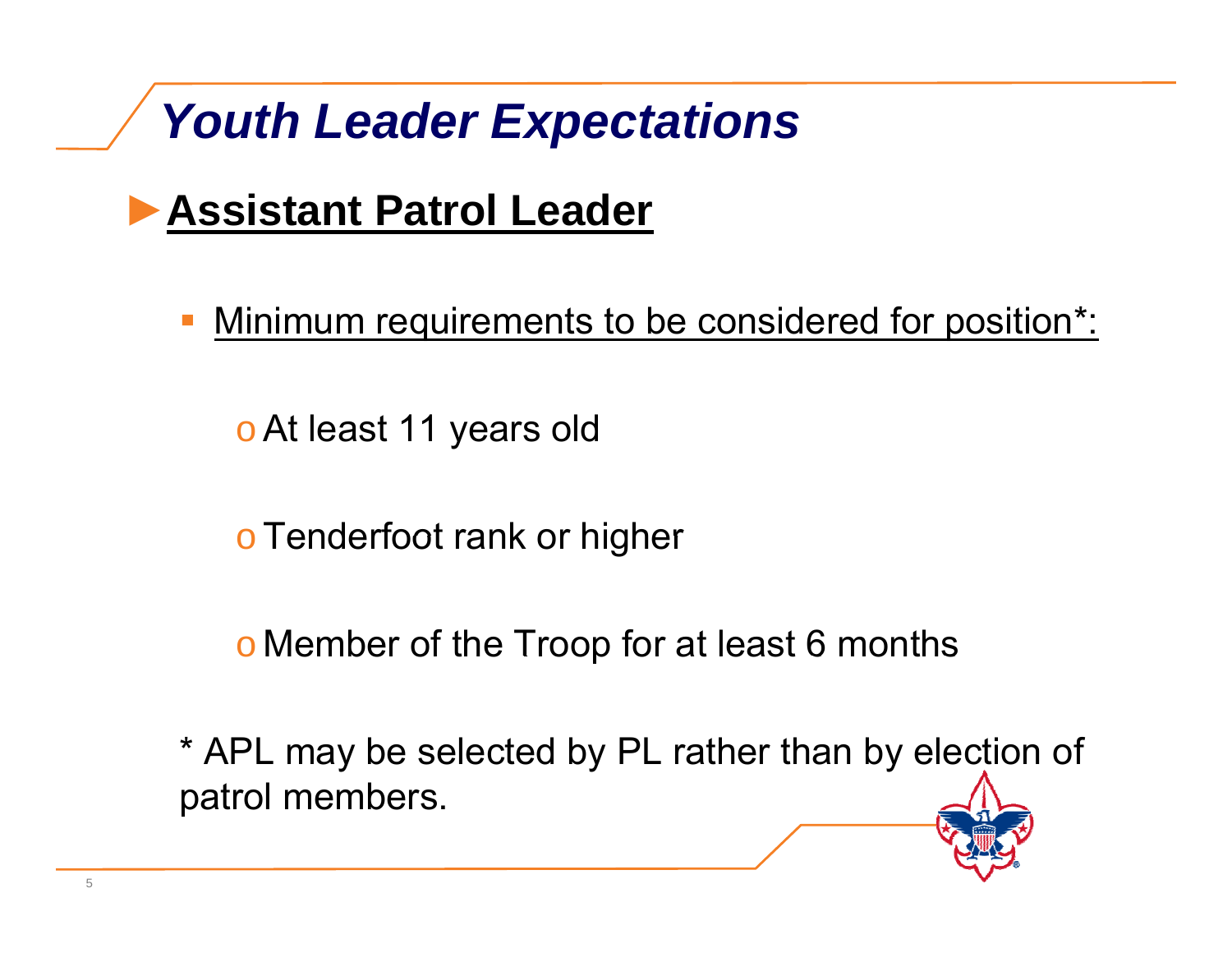### ►**Assistant Patrol Leader**

- $\mathcal{L}(\mathcal{L})$  and  $\mathcal{L}(\mathcal{L})$  and  $\mathcal{L}(\mathcal{L})$  Expectations while holding position
	- $\circ$  Attend a minimum 50% of all weekly troop meetings every month (2 out of every 4)
	- $\circ$  ILST Training is mandatory
	- o Attend a minimum of 50% of the monthly campouts (2 out of every 4)

o Attend PLC Meetings

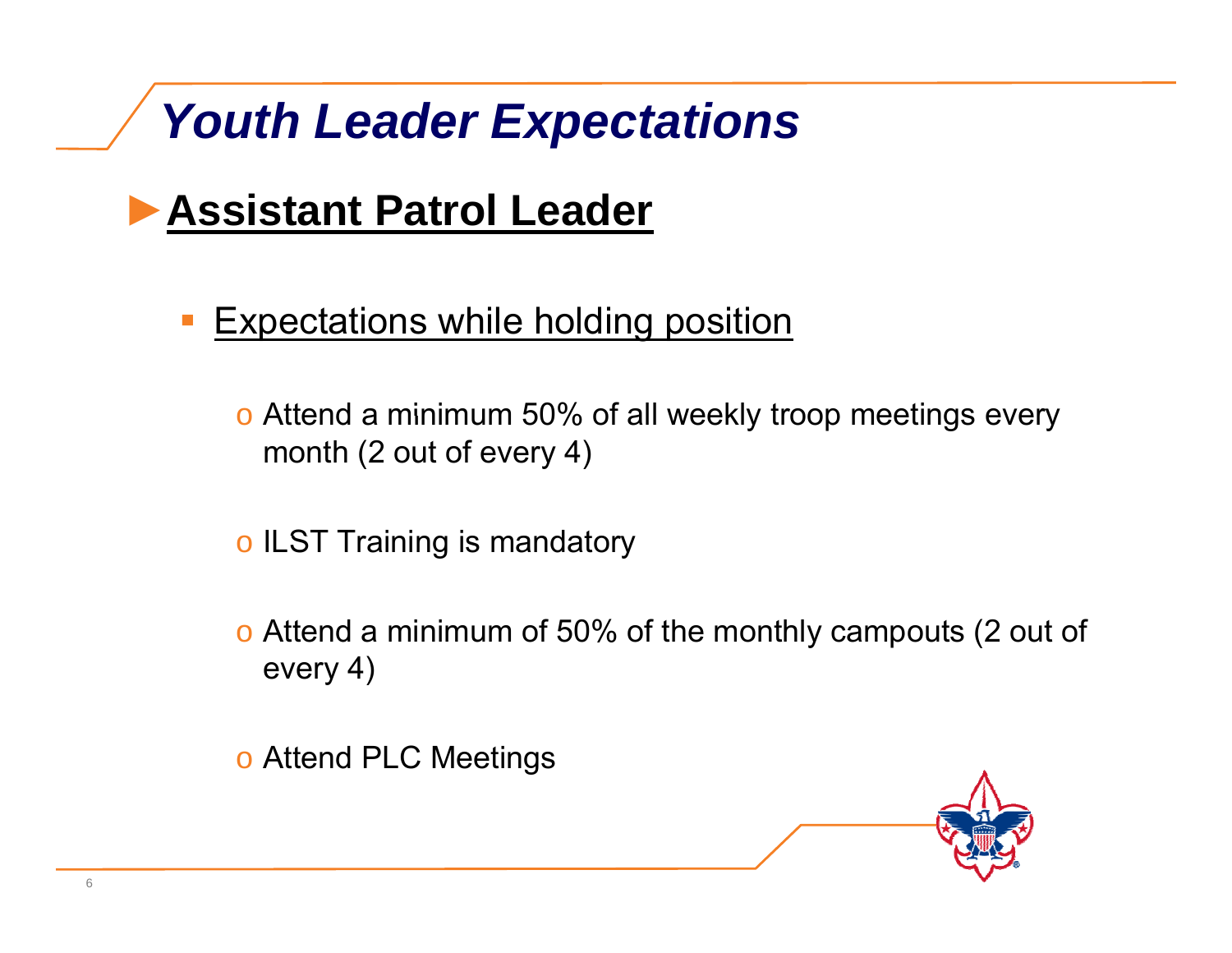### ►**Appointed Positions**

 $\mathcal{L}(\mathcal{L})$  and  $\mathcal{L}(\mathcal{L})$  and  $\mathcal{L}(\mathcal{L})$ Minimum requirements to be considered for position:

<u>o</u> At least 11 years old

o Second Class rank or higher

o Member of the Troop for at least 6 months